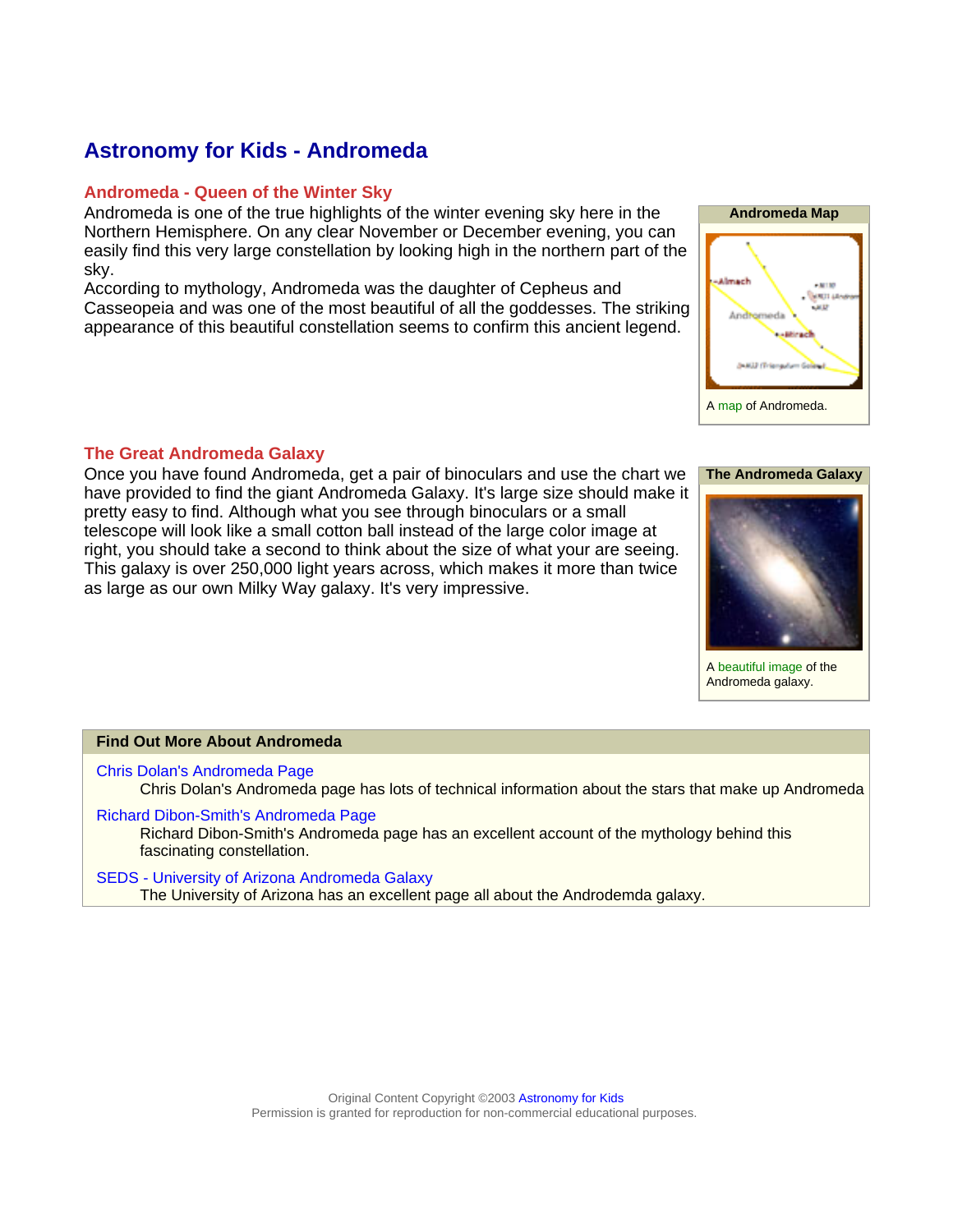# <span id="page-1-0"></span>**Astronomy for Kids - A Map of Andromeda**



**The Andromeda Galaxy**

Chart prepared using Starry Night and Photoshop

A Map of Andromeda